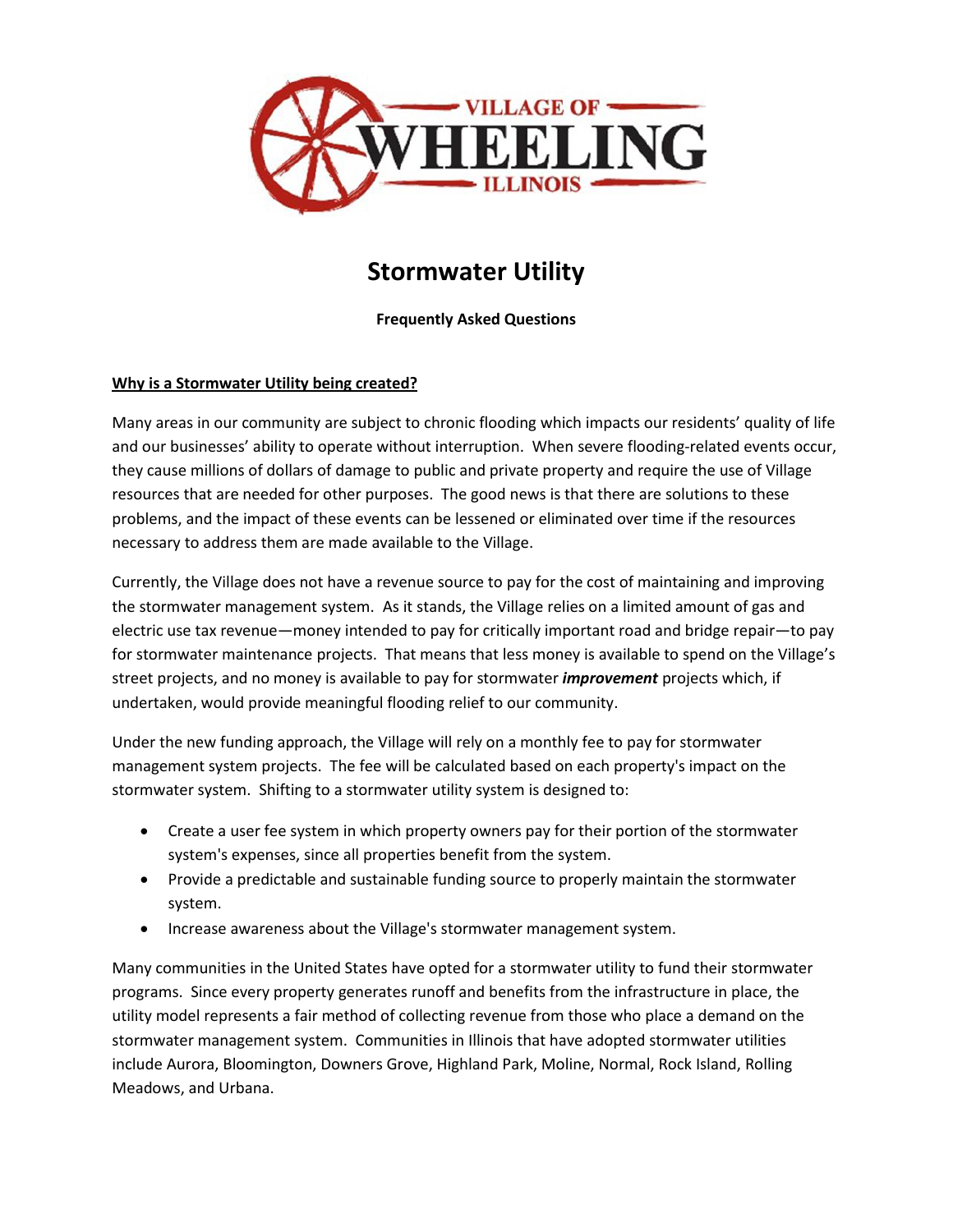#### **What is stormwater?**

All water is not the same.

- Tap water comes from a faucet and is used for drinking, bathing, cooking, and household purposes.
- Wastewater is water that has been used, as for washing clothes or flushing the toilet.
- Stormwater originates from rain or melting snow, or from other activities involving outdoor water use, such as car washing. Water that falls on an impervious surface and does not soak into the ground becomes runoff, and either flows directly into surface waterways or is channeled into storm sewers that eventually discharge into local water bodies.

#### **What is an impervious surface?**

An **impervious** surface is any area within a parcel which prevents or significantly impedes the infiltration of stormwater into the soil. Examples of impervious surfaces include:

- Parking lots
- Roofs
- Driveways
- Patios
- Sidewalks
- Swimming pools
- Gravel and stone areas

When pervious areas (natural soil) are built on or paved, increased amounts of runoff are generated, placing an increased demand on the stormwater system.

#### **What is the difference between the stormwater system and sanitary sewer system?**

Water flowing through the sanitary sewer system is transported through collection systems and treated before it is released into the environment. Stormwater flows in large amounts directly into ponds and streams, streets, parking lots, etc. It is not treated like sanitary discharge.

#### **Why does stormwater have to be managed?**

Without proper stormwater management, rain events may result in flooding on roads and properties throughout the Village, leading to property damage and dangerous road conditions. Stormwater runoff must be channeled through a system of pipes, ditches, catch basins, and storm drains before being safely discharged into local streams and rivers. Note that even if a specific property has never flooded, the stormwater that flows from the property still contributes to the overall flow and must be managed so that it does not cause flooding downstream on property or roads.

#### **Why should I care about stormwater?**

Any property is likely to generate runoff in a severe rain storm, even if the ground is able to absorb water in a normal rain event. Everyone in the community benefits from adequate, properly functioning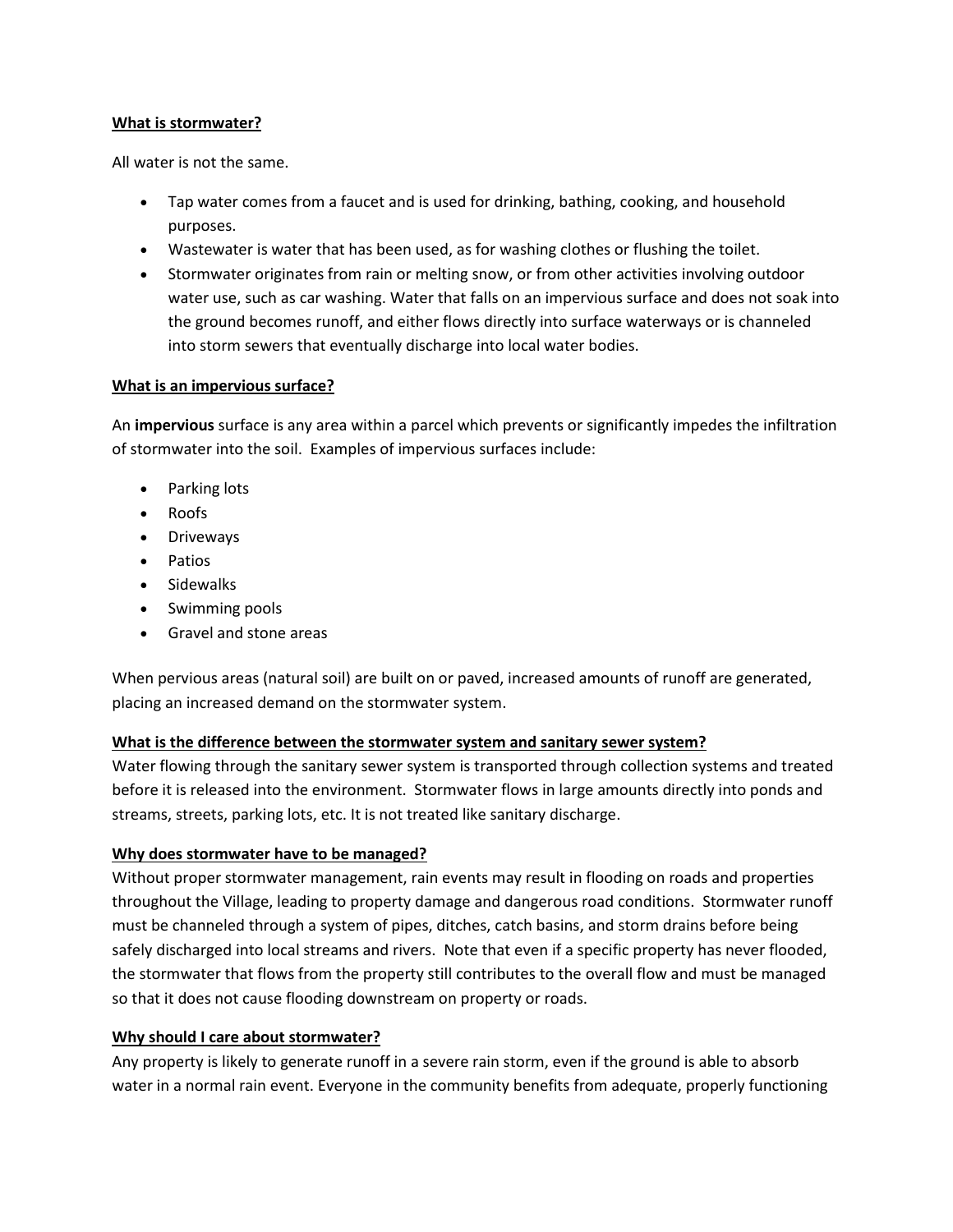drainage and flood control systems, which decrease the likelihood of flooding, erosion, and the amount of pollutants discharged in surface and stormwater runoff.

# **I do not have storm sewers or other stormwater related infrastructure on my street. Why should I pay the fee?**

As with all public infrastructure, the stormwater system benefits all residents since everyone uses the Village's streets and, consequently, benefits from stormwater control. Properties not connected to the Village's storm sewers still create stormwater runoff that impacts properties and the system downstream. In addition, the funds generated from the stormwater fee might potentially be used to pay for a future stormwater project that directly benefits the properties that do not currently have any infrastructure in place. Therefore, since all residents benefit either directly or indirectly from the stormwater system, everyone must pay to improve and maintain it.

#### **How is stormwater regulated?**

The Village's stormwater system is regulated by local, county, state, and federal entities. The Village is required to manage the stormwater system at a level that ensures compliance with the federal Clean Water Act and in accordance with Cook and Lake County stormwater regulations.

# **What is the Village doing to address stormwater?**

In addition to maintenance operations such as street sweeping, inspection and cleaning of stormwater inlets, and repair and replacement of stormwater mains, the Village has hired an engineering firm to prepare a Stormwater Master Plan which is available on the Village's website ([www.wheelingil.gov\)](http://www.wheelingil.gov/).

The Plan provides recommendations for how the stormwater system should be managed, identifies the areas in Wheeling subject to chronic flooding, and provides the Village Board with suggestions for a number of flood relief projects that the Village may want to consider funding in the future.

#### **How are the fees determined?**

The fees are based on the amount of impervious surface located on each parcel in the Village (regardless of the total area of the parcel). The fees are calculated based on the number of Equivalent Runoff Units (ERU) generated by each parcel. One ERU is equal to 3,000 square feet of impervious area—the average amount of impervious area located on single-family residential properties in Wheeling.

Single-family residential properties will be charged for one ERU each month.

All other non-single-family parcels (i.e. commercial, industrial, etc.) will be charged based on the actual amount of impervious area located on the parcel.

The ERU method is used by many stormwater utilities throughout the United States because it is one of the most equitable ways of raising revenue for stormwater projects. By calculating the amount of impervious area on each parcel in Wheeling, the Village can more equitably tie the fee each property pays to the amount of stormwater the property generates.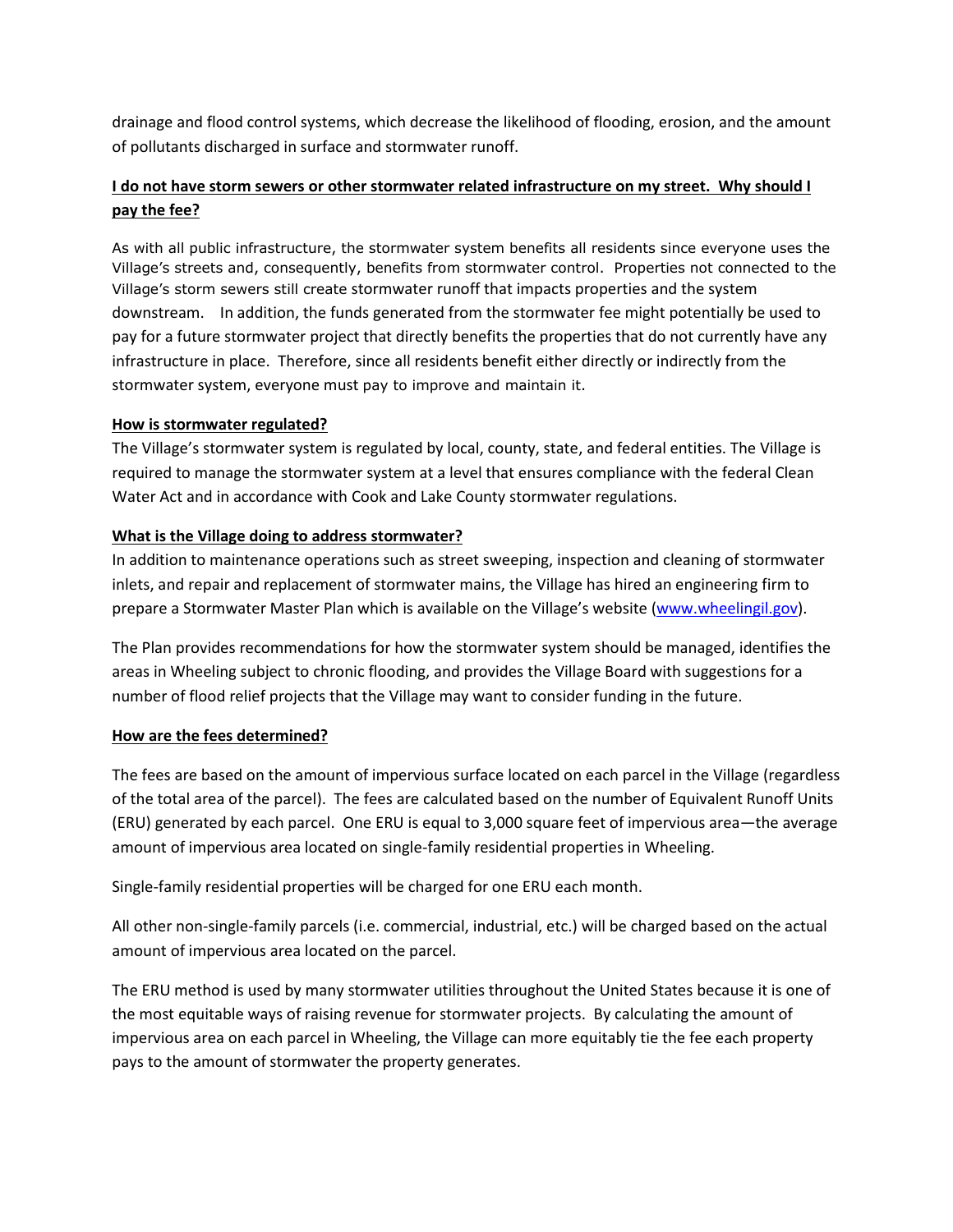#### **What are the fees?**

Monthly fees will be charged according to the following schedule:

Single Family Residential Rate: One ERU, or \$2.00 per month.

Non Single Family Residential Rate: Two dollars (\$2.00) per ERU (i.e. 3,000 square feet) based on actual impervious area. For example, a commercial property with 9,000 square feet of impervious area would pay \$6.00 per month for 3 ERUs (9,000 S.F./3,000 S.F. = 3 ERUs).

#### **Isn't this just another tax?**

No**.** The stormwater utility fee is a user fee. Although the fee is a cost to property owners, it is not a tax on the value of the property. The stormwater utility fee is collected to pay or defray current costs associated with stormwater management in Wheeling. This is similar to the Village collecting fees for ambulance service or building permits.

#### **How does the Village determine how much impervious surface is located on each property?**

The amount of impervious area on each property is calculated based on aerial photography and the Village's Geographic Information System (GIS). The GIS system allows the Village to accurately measure and calculate the amount of impervious area created by every parcel in Wheeling.

#### **Who will pay the fees?**

All parcels within the Village of Wheeling are subject to the monthly stormwater fee.

#### **Do churches, schools and nonprofit organizations have to pay the fee?**

Yes, churches, schools, and nonprofit organizations will pay a stormwater utility fee. The program is based on customers paying a fee to the Village for stormwater management services provided to the property.

#### **How did the Village determine that the stormwater fee should be \$2.00 per ERU?**

The Village relied on the Stormwater Master Plan to identify the cost of projects that need to be implemented to provide relief to residents and businesses, as well as the costs necessary to operate and maintain the stormwater system. Taking these costs into consideration, the Village determined that \$2.00 per ERU was an appropriate fee to provide the starting point necessary to address Wheeling's long-term flood relief goals.

#### **How will the money generated by the stormwater fee be used?**

The Stormwater Master Plan identifies over \$48 million of stormwater improvement projects for the Village Board to consider funding over the next several years. The improvements are prioritized into High, Medium, and Low categories based on a set of objective criteria which includes the cost of each project and the benefits that would result. In addition to flood improvement projects, the Plan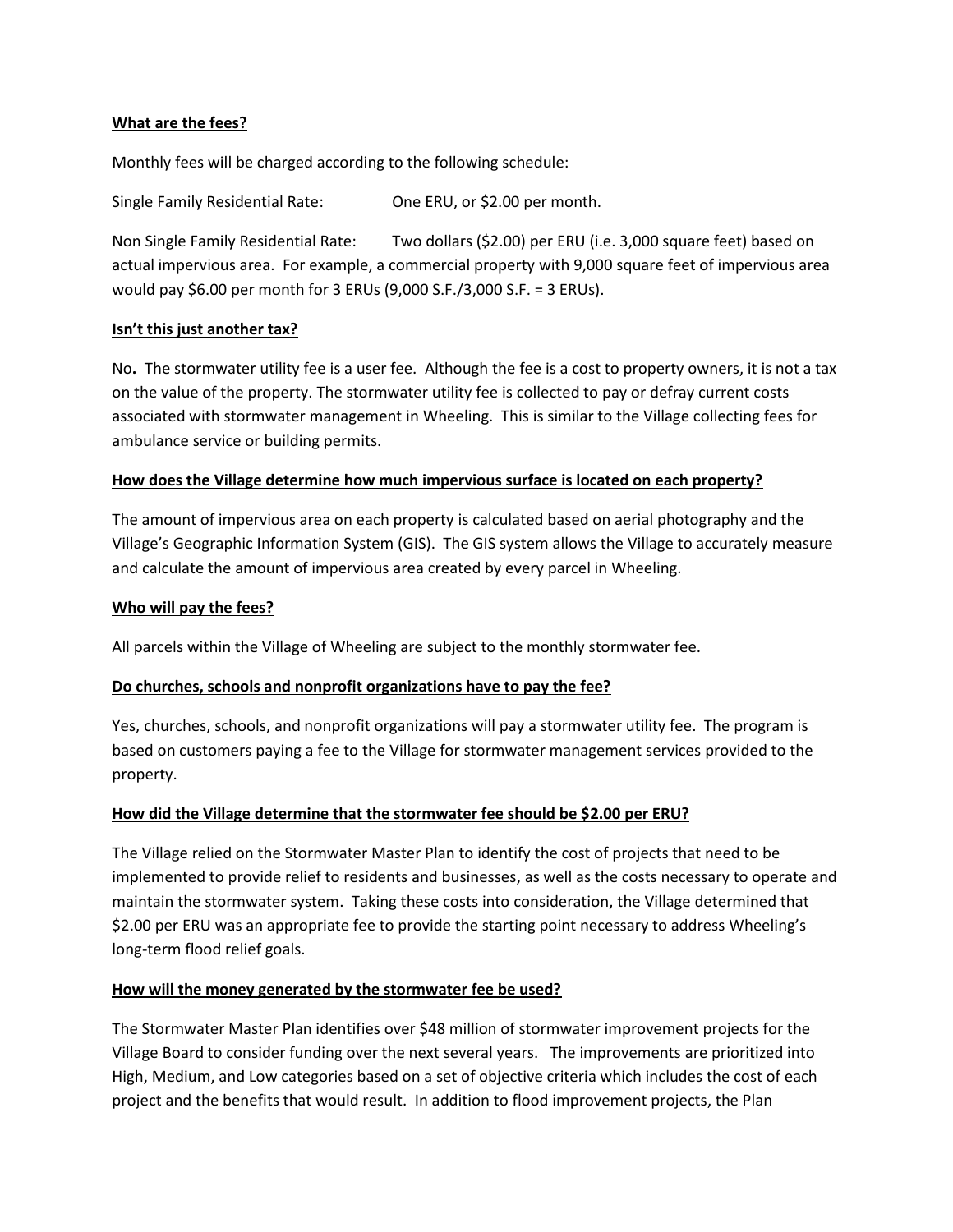identifies approximately \$800,000 of annual operating expenses the Village will need to fund in the future to maintain the stormwater system.

To ensure that as much revenue as possible is used for stormwater improvement projects, the Village plans to spend 75% of the money generated by the stormwater fee on projects that provide relief from flooding to impacted properties in the Village. The remaining funds (i.e. no more than 25% annually) will be used to pay for operating costs the Village incurs to maintain the stormwater management system. Stormwater utility fee revenue will be earmarked for stormwater system related costs and will not be used for any other purpose.

# **How much revenue will the Village's stormwater utility fee provide?**

We estimate that the Village's stormwater utility fee will generate approximately \$542,000 annually in revenue. Of this amount, \$406,000 would be available each year to pay for stormwater improvement projects and \$136,000 would be used for maintenance of the stormwater system.

#### **When will the utility be started?**

The stormwater utility will become effective on January 1, 2016 and will first appear on water bills in either February or March of 2016, depending on which water billing cycle your home or business is included in.

#### **How will the stormwater fee be billed?**

The stormwater utility fee will be added to the bi-monthly (i.e. every 2 months) water and sewer bill you are already receiving, and will appear as a separate line item on the bill. The Village will include stormwater charges on the utility bills beginning with the bills that are mailed in February and March of 2016.

# **What if I do not currently receive a water and sewer bill from the Village?**

Some areas of the community are not currently receiving water and sewer bills from the Village of Wheeling because they receive water or sewer services from other sources. In late August, these areas will begin receiving stormwater bills bi-monthly (i.e. every 2 months) from the Village. Each singlefamily residence will be billed \$4.00 per bi-monthly billing cycle for the stormwater fee.

#### **To whom will the bills be sent?**

Since all parcels in the Village of Wheeling are subject to the fees, there will be a bill for each parcel. Generally speaking, stormwater bills will be sent to existing water billing customers. For those parcels that do not have water or sewer service, the bills will be sent to the owner of record.